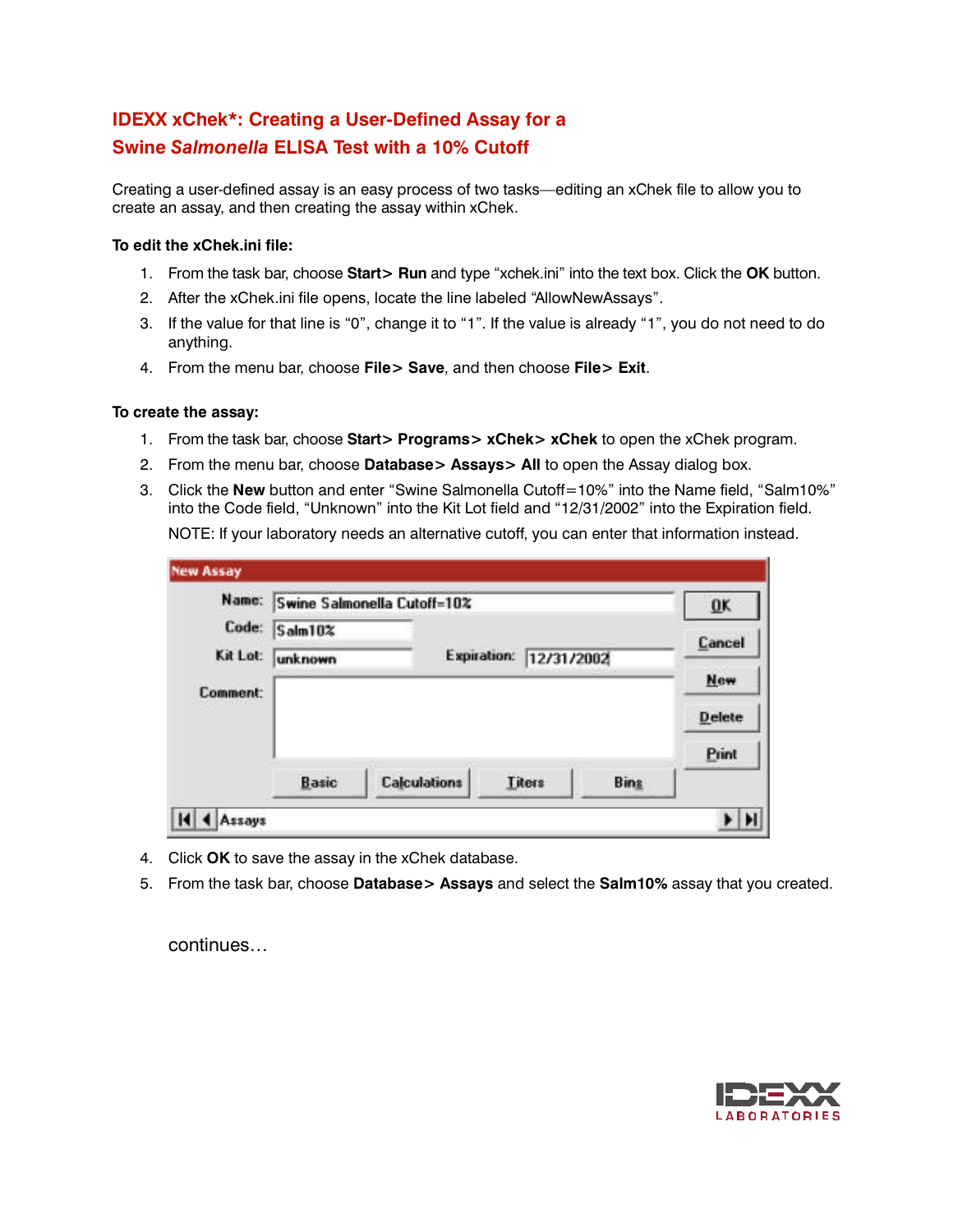6. Click the **Basic** button and select or enter the following information for the respective fields:

Case Type: Population Template: SIV Horiz (or SIV Vert if desired) Species: Swine Technology: ELISA Samp Filter: 650 Ref Filter: 0 Dilution: 1:20 Wells: 1 Swine Salmonella Cutoff=10% **Case Type:** Population Samp Filter: 650 ×. **DK** Template: Ref Filter: 0 **SIV Horiz** ٠

| 7. Click OK to save these settings, and then click the OK button to save the assay to the database. |
|-----------------------------------------------------------------------------------------------------|

Dilution: 1:20

Wells:  $\sqrt{1}$ 

Cancel

- 8. From the task bar, choose **Database> Assays** and select the **Salm10%** assay.
- 9. Click the **Calculations** button and select or enter the following information:

÷

 $\overline{\mathbf{v}}$ 

"S" Part of Ratio: Sample1 – Negative

"P" Part of Ratio: Positive – Negative

First Calculation

Species:

Technology:

Variable: S/P

Positive Cutoff : 0,25

**Swine** 

**ELISA** 

Suspect Cutoff: 0,25

Comparison: >

NOTE: If a cutoff of 20%OD is desired, type in Positive Cutoff: 0,5 and Suspect Cutoff: 0,5. For a cutoff of 40%OD, type in Positive Cutoff: 1 and Suspect Cutoff: 1. For a cutoff of 15%OD, type in Positive Cutoff: 0,38 and Suspect Cutoff: 0,38.

continues…